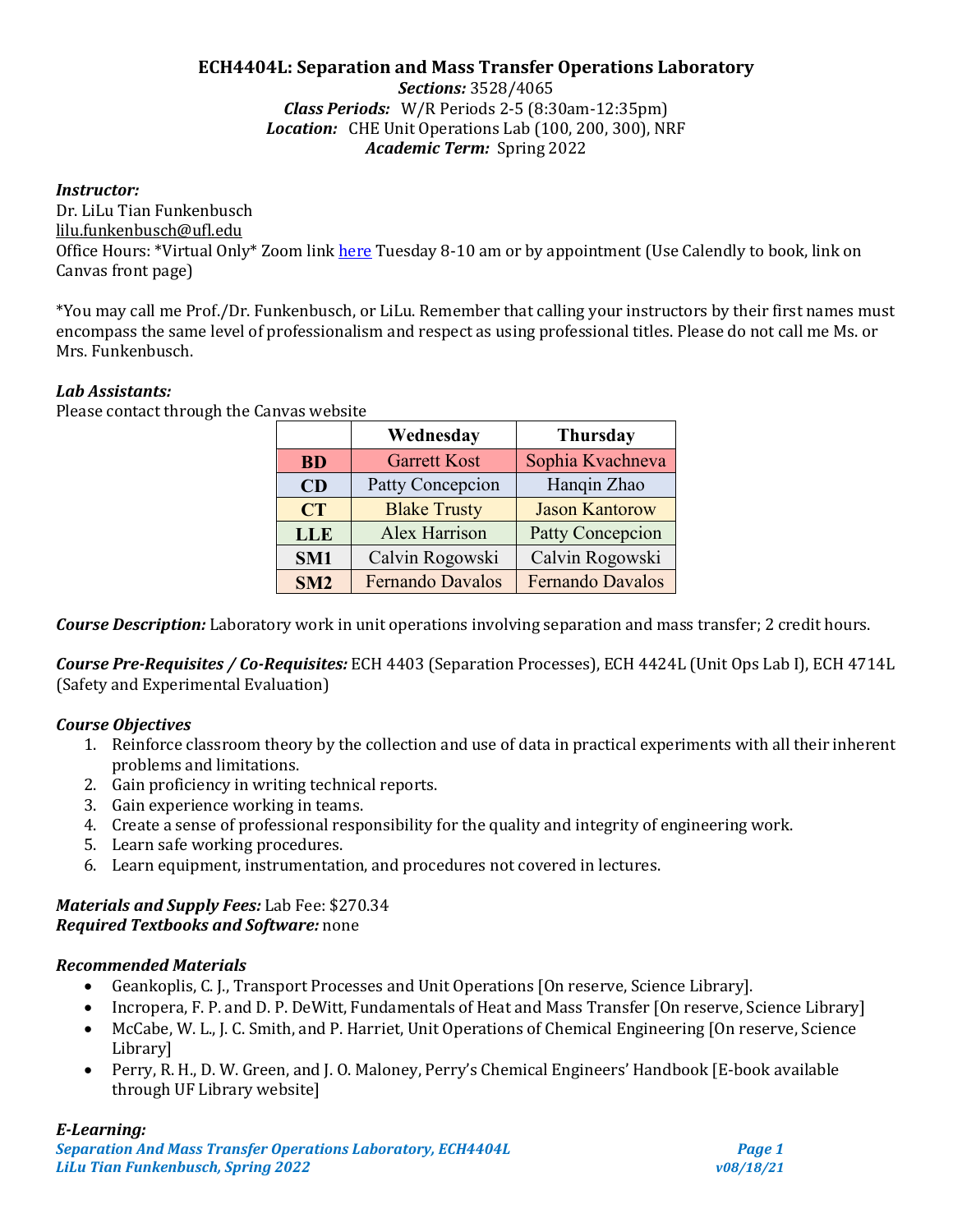The Canvas website (http://elearning.ufl.edu/) has all relevant documents and will be used for submission of reports and posting of grades and announcements.

#### *Relation to Program Outcomes (ABET):* **Outcome Coverage\*** 1. An ability to identify, formulate, and solve complex engineering problems by applying principles of engineering, science, and mathematics High 2. An ability to apply engineering design to produce solutions that meet specified needs with consideration of public health, safety, and welfare, as well as global, cultural, social, environmental, and economic factors Low 3. An ability to communicate effectively with a range of audiences High 4. An ability to recognize ethical and professional responsibilities in engineering situations and make informed judgments, which must consider the impact of engineering solutions in global, economic, environmental, and societal contexts High 5. An ability to function effectively on a team whose members together provide leadership, create a collaborative and inclusive environment, establish goals, plan tasks, and meet objectives Medium 6. An ability to develop and conduct appropriate experimentation, analyze and interpret data, and use engineering judgment to draw conclusions High 7. An ability to acquire and apply new knowledge as needed, using appropriate learning strategies High

\*Coverage is given as high, medium, or low. An empty box indicates that this outcome is not covered or assessed in the course.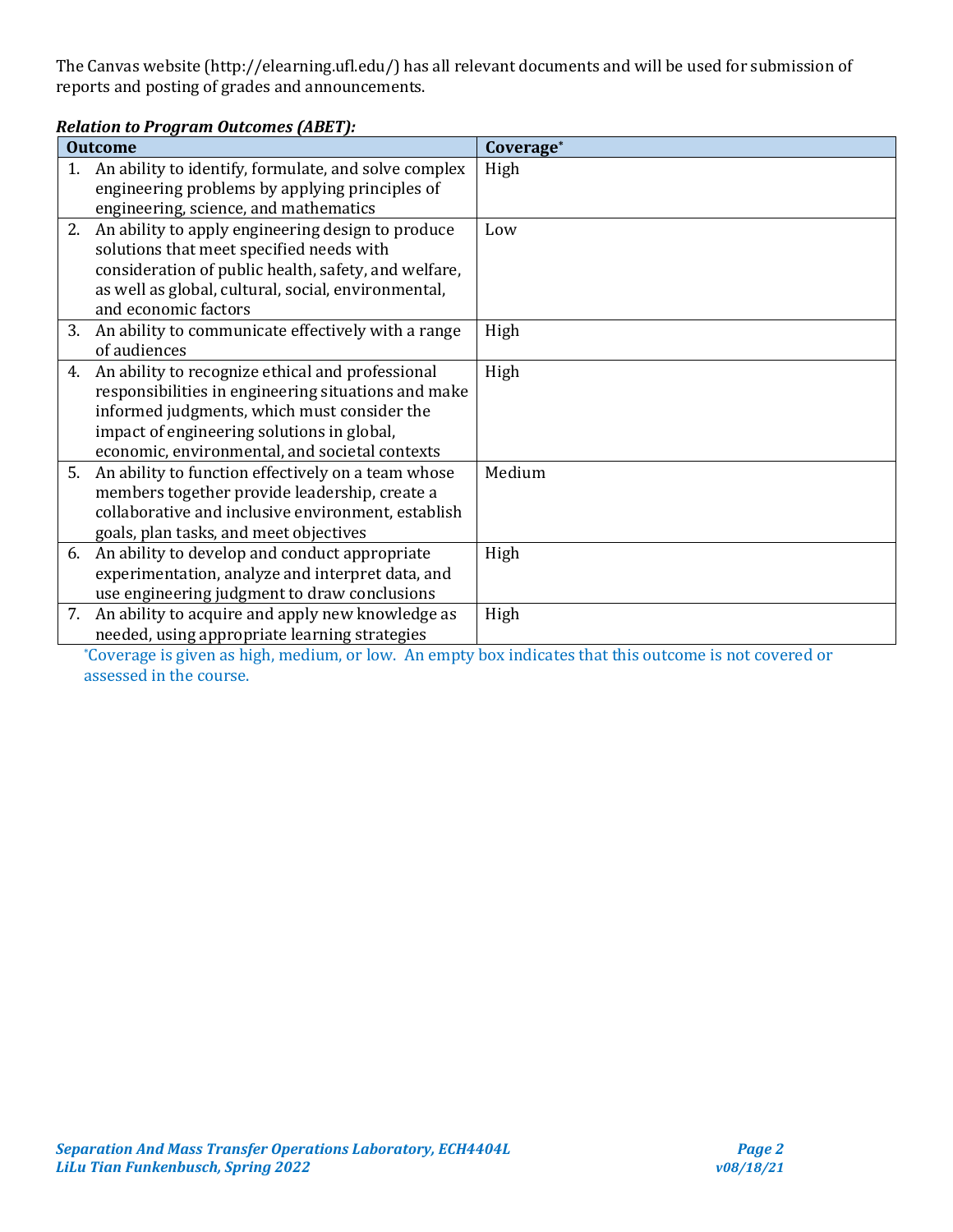# *Course Schedule*

The course consists of the following six experimental modules:

- BD: Batch Distillation (3 memos)
- CD: Continuous Distillation (3 memos)
- CT: Cooling Tower (2 memos + 1 set of calculations)
- LLE: Liquid-Liquid Extraction (2 memos + 1 set of calculations)
- Semiconductors 1: (2 pre-lab homework and 2 post-lab reports)
	- o A-Oxide Growth
	- o B-Photolithography
- Semiconductors 2: (2 pre-lab homework and 2 post-lab reports)
	- o A- Wet and Dry Etching
	- o B- Thermal Evaporation

Each module is two weeks long. Each course section is divided into teams, which rotate through all modules except for continuous distillation, which will be done by all groups at the same time. **Each team member is responsible for understanding all elements of each experiment**. I suggest you divide the workload and rotate who is responsible for what. Evidence that a group member is not contributing equally will result in grade penalties. \*See Canvas page for group assignments and detailed schedule.

The planned weekly schedule is shown on the Canvas page but is subject to change.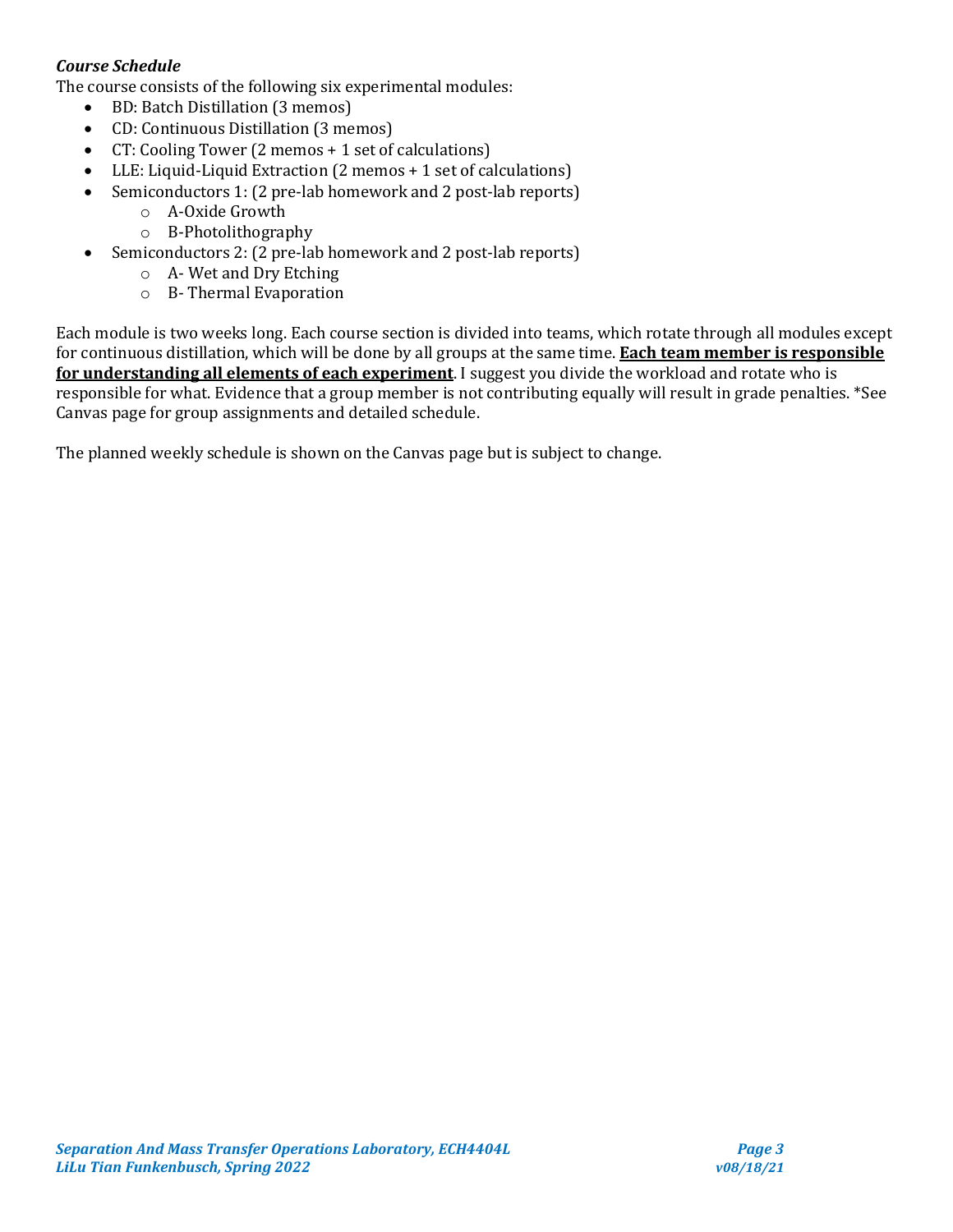# *Attendance Policy, Class Expectations, and Make-Up Policy*

# • **Students are required to attend all lab sessions.**

- $\circ$  Excused absences must be consistent with university policies (see below link) and require appropriate documentation.
- o **You must inform me by 10am on the day of the absence**. Failure to do so will result in the absence remaining unexcused.
- Unexcused absences and tardiness will result in a grade reduction
	- o One unexcused absence will result in 10% total grade reduction.
	- o Two unexcused absences will result in failure of the course.
	- $\circ$  More than two instances of tardiness will result in  $5\%$  total grade reduction per instance.
- Both unexcused and excused absences require a make-up session.
	- o This can be done either by joining another group on a different day (i.e. showing up on Thursday if you're a Wednesday student) or scheduling a make-up lab with other students who missed the same experiment during the last week of the semester.
	- o This is so that every student can perform every experiment and **will not remove any grade penalties associated with the absence**.

While this may seem strict, please remember that there are only 12 lab sessions (not including the first day). Missing one or two days means that you miss a large percentage of the course content. Being late or absent also hurts your teammates, who will have to do extra work during lab and spend more time filling you in later.

Requirements for class attendance and make-up exams, assignments, and other work in this course are consistent with university policies. Click here to read the university attendance policies: <https://catalog.ufl.edu/UGRD/academic-regulations/attendance-policies/>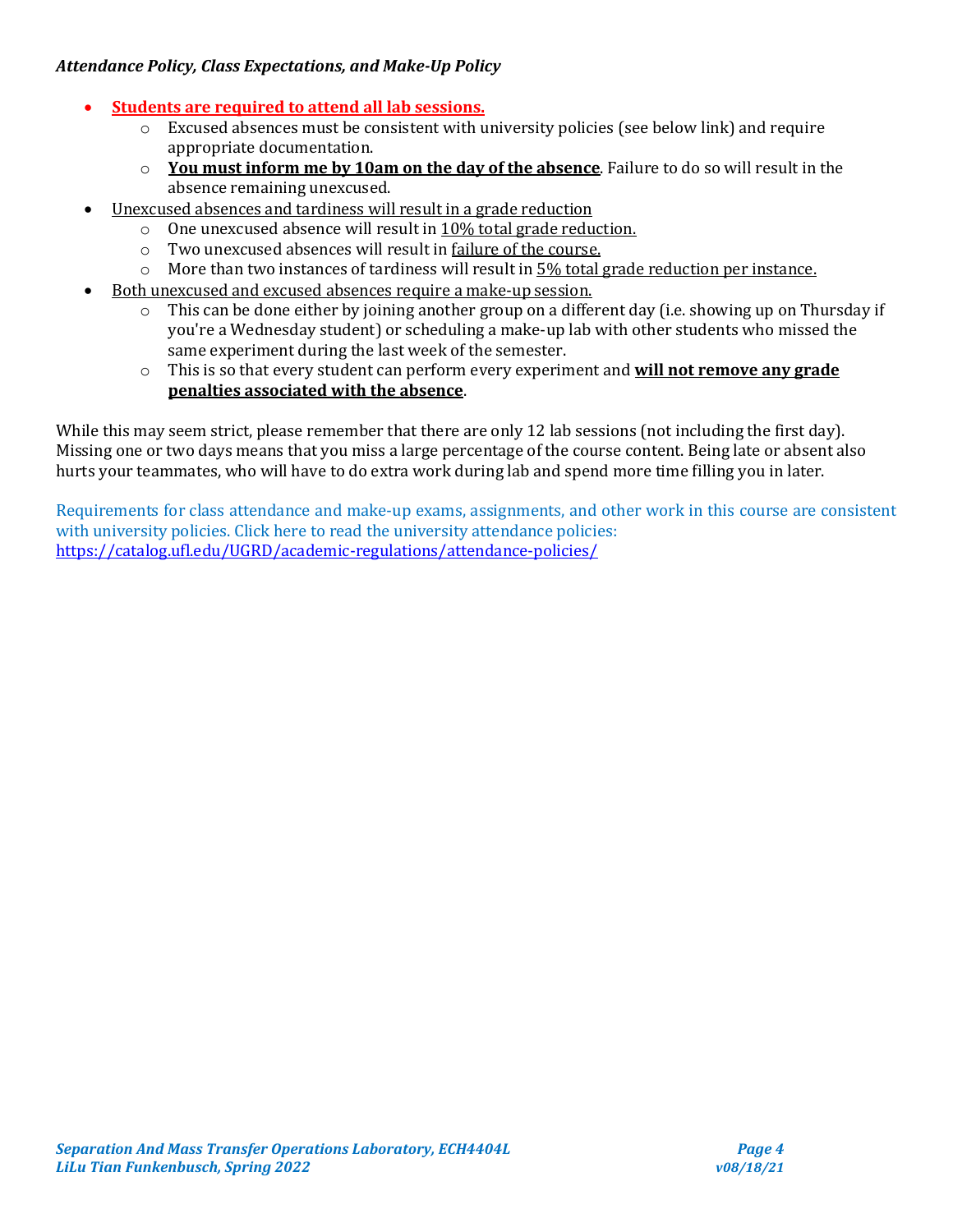#### *Evaluation of Grades*

| <b>Assignment</b> | <b>Worth</b> |
|-------------------|--------------|
| Module (x6)       | 150 pts each |
| Participation*    | $100$ pts    |
| <b>Total</b>      | $1000$ pts   |

\*Participation grade is based on peer evaluations and lab assistant/instructor assessments.

| BD, CD               | <b>Worth</b> |
|----------------------|--------------|
| 1 <sup>st</sup> Memo | 30 pts       |
| Quiz                 | $15$ pts     |
| 2 <sup>nd</sup> Memo | 45 pts       |
| 3 <sup>rd</sup> Memo | 60 pts       |

| CT, LLE              | <b>Worth</b> |
|----------------------|--------------|
| 1 <sup>st</sup> Memo | 30 pts       |
| Quiz                 | $15$ pts     |
| <b>Calculations</b>  | 30 pts       |
| 2 <sup>nd</sup> Memo | 75 pts       |

| <b>SM</b>        | <b>Worth</b> |
|------------------|--------------|
| <b>Pre-Lab A</b> | 25 pts       |
| Post-Lab A       | 50 pts       |
| <b>Pre-Lab B</b> | 25 pts       |
| Post-Lab B       | 50 pts       |

\*Peer evaluations can have an impact on your grade. CATME gives out an "adjustment factor" which will be applied to your score for a module. For example, if you earn 140 points (out of 150 possible points) and an adjustment factor of 0.95, you will earn 133 points (0.95 x 140 points). Note that it is possible to earn an adjustment factor slightly greater than 1 or significantly less than 1 (I believe 0.3 is the lowest possible score).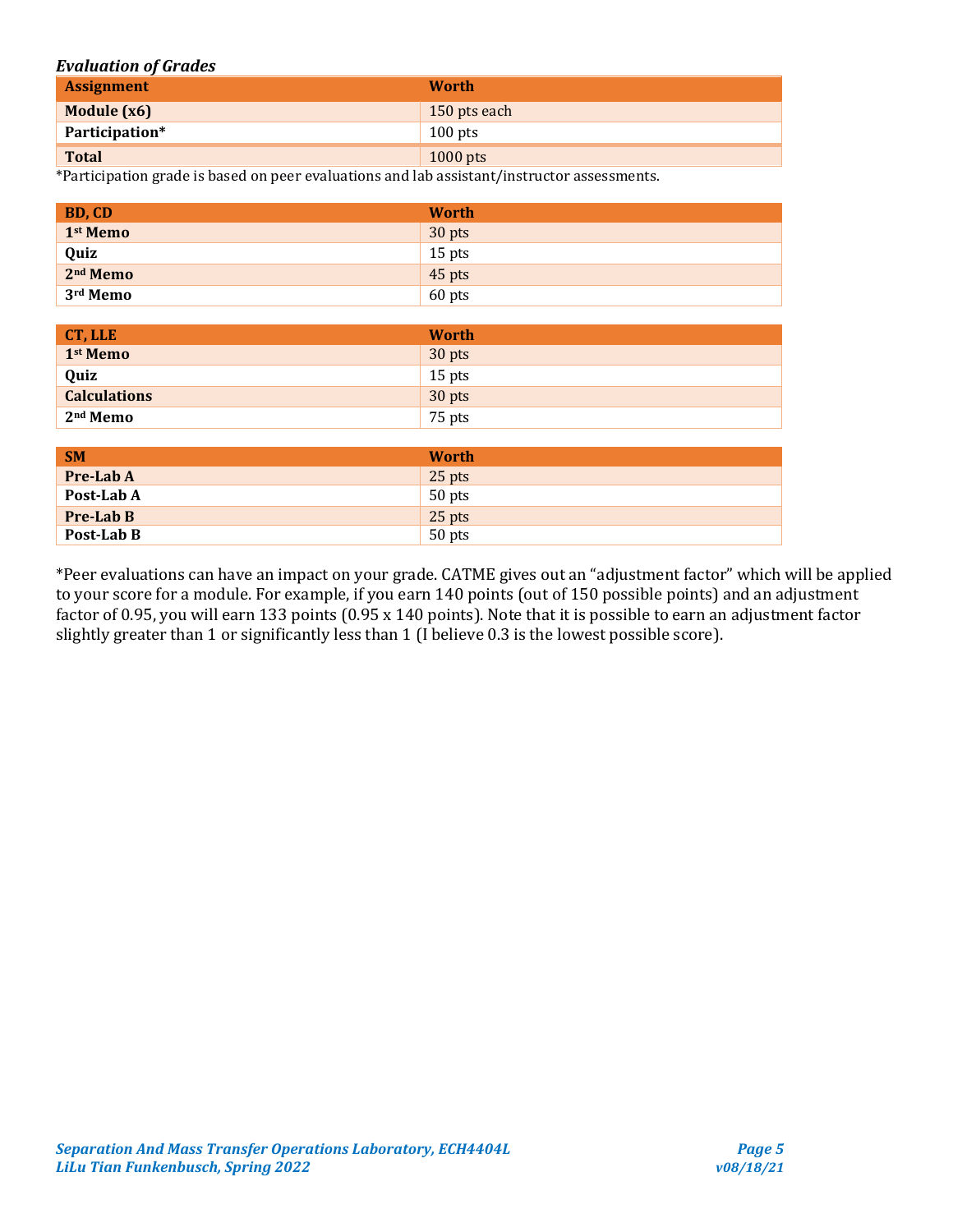# *Safety*

Students are expected to know and follow safe operating procedures of the equipment as well as proper handling of hazardous materials. Students are required to attend a safety session at the beginning of the semester. **Failure to follow safe operating procedures will result in a significant grade reduction.** Examples of safety violations are listed below (this list is not exhaustive):

| <b>Safety violation</b>                                      | <b>Penalty</b>         |
|--------------------------------------------------------------|------------------------|
| Leaving the lab without shutting down an experimental system | Failing grade          |
| Not wearing PPE required by an experiment                    | Letter grade reduction |
| Not disposing of hazardous waste properly                    | Letter grade reduction |
| Not handling a chemical spill properly                       | Letter grade reduction |
| Bringing food or drink into the lab                          | Letter grade reduction |

# **The safety quiz on Day 1 of an experiment will be used to test preparedness prior to the first day of lab.**

# *Memo Policy*

- All memos should be completed as a group. These should be submitted via Canvas as a Word or PDF file.
	- a.  $1^{st}$  Memo: Due midnight two days before the  $1^{st}$  run day
	- b. 2<sup>nd</sup> Memo/Calculations: Due midnight two days before the 2<sup>nd</sup> run day
	- c.  $3^{\text{rd}}$  Memo/2<sup>nd</sup> Memo: Due midnight two days before the "3<sup>rd</sup> run day" (next experiment's 1<sup>st</sup> run day)
- **A failing grade for that lab will be assigned to groups who do not submit a first memo.**
- Late submissions will be accepted only if a group was not able to complete the assignment on time due to an acceptable reason (see the attendance policy).

# *Pre- and post-lab Homework Policy*

- Pre-lab reports should be completed individually by each student and are due by midnight two days before each new experiment. Pre-lab reports should be submitted via Canvas as a Word or PDF file, as well as Excel or other supporting documents.
- Post-lab reports should be completed individually by each student and are due by midnight two days before the next experiment. Post-lab reports should be submitted via Canvas as a Word or PDF file, as well as Excel or other supporting documents.
- Late submissions will be accepted only if a student was not able to complete the homework on time due to an acceptable reason (see the attendance policy).

# *Quiz Policy*

- Quizzes are scheduled on Canvas for two days before Day 2 of an experiment. They will be available for a 24-hour window starting at midnight and ending at 11:59pm of that day.
- Quizzes will be rescheduled only for those students who cannot take them due to an acceptable reason (see the attendance policy). The student should notify the instructor about the situation as soon as possible to allow adequate time to find an alternative time.
- Students may use notes, manuals, or any other material during the quizzes.
- Students may **not** communicate with anyone else during the quizzes. Evidence of communication will result in a zero on the quiz and an Academic Honesty report.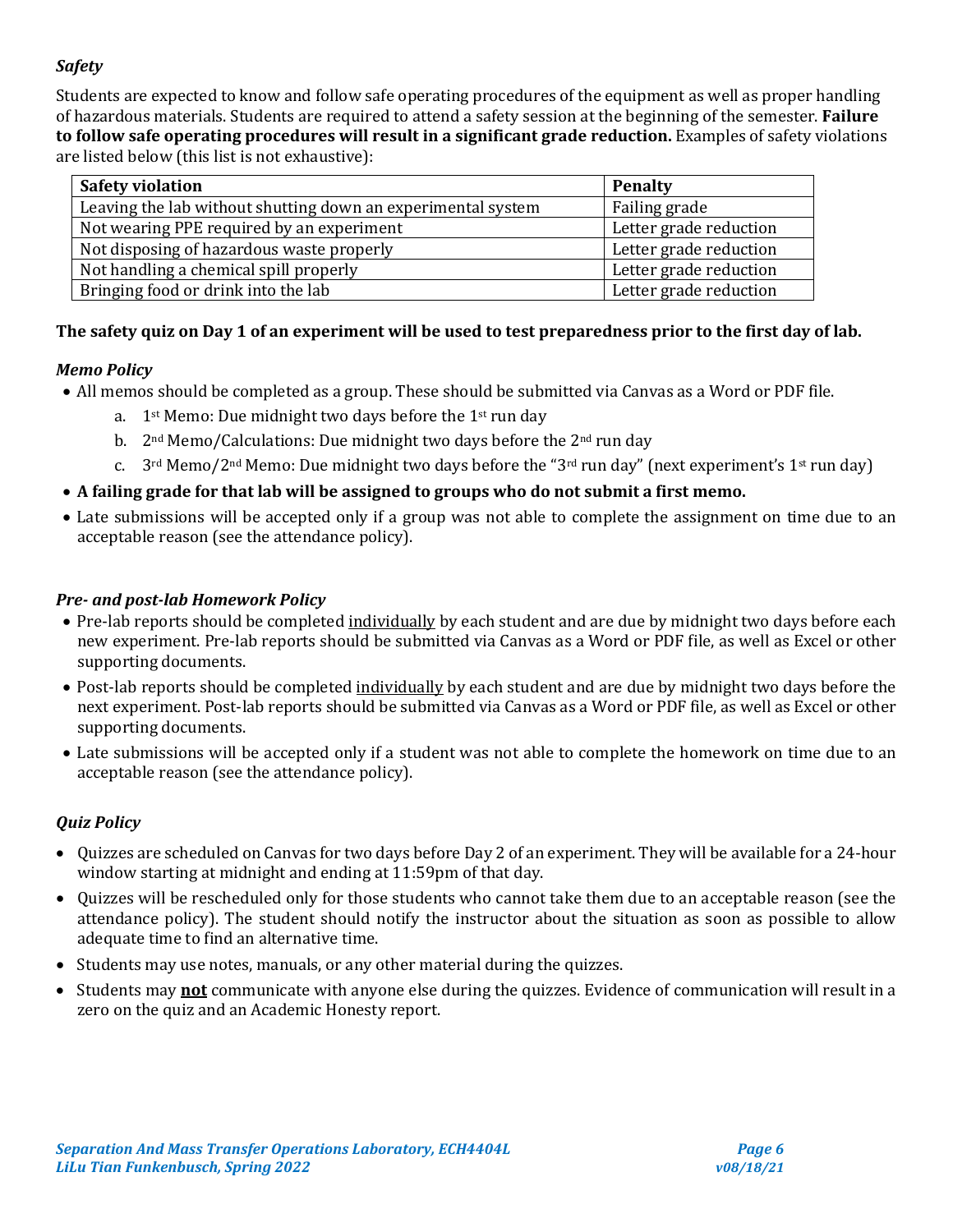#### *Grading Policy*

| <b>Percent</b> | Grade        | <b>Grade Points</b> |
|----------------|--------------|---------------------|
| $94.0 - 100.0$ | A            | 4.00                |
| $90.0 - 93.9$  | $A -$        | 3.67                |
| $87.0 - 89.9$  | B+           | 3.33                |
| $84.0 - 86.9$  | B            | 3.00                |
| $80.0 - 83.9$  | B-           | 2.67                |
| $77.0 - 79.9$  | $C+$         | 2.33                |
| $74.0 - 76.9$  | $\mathsf{C}$ | 2.00                |
| $70.0 - 73.9$  | $C-$         | 1.67                |
| $67.0 - 69.9$  | D+           | 1.33                |
| $64.0 - 66.9$  | D            | 1.00                |
| $60.0 - 63.9$  | D-           | 0.67                |
| $0.0 - 59.9$   | Е            | 0.00                |

More information on UF grading policy may be found at: <https://catalog.ufl.edu/ugrad/current/regulations/info/grades.aspx>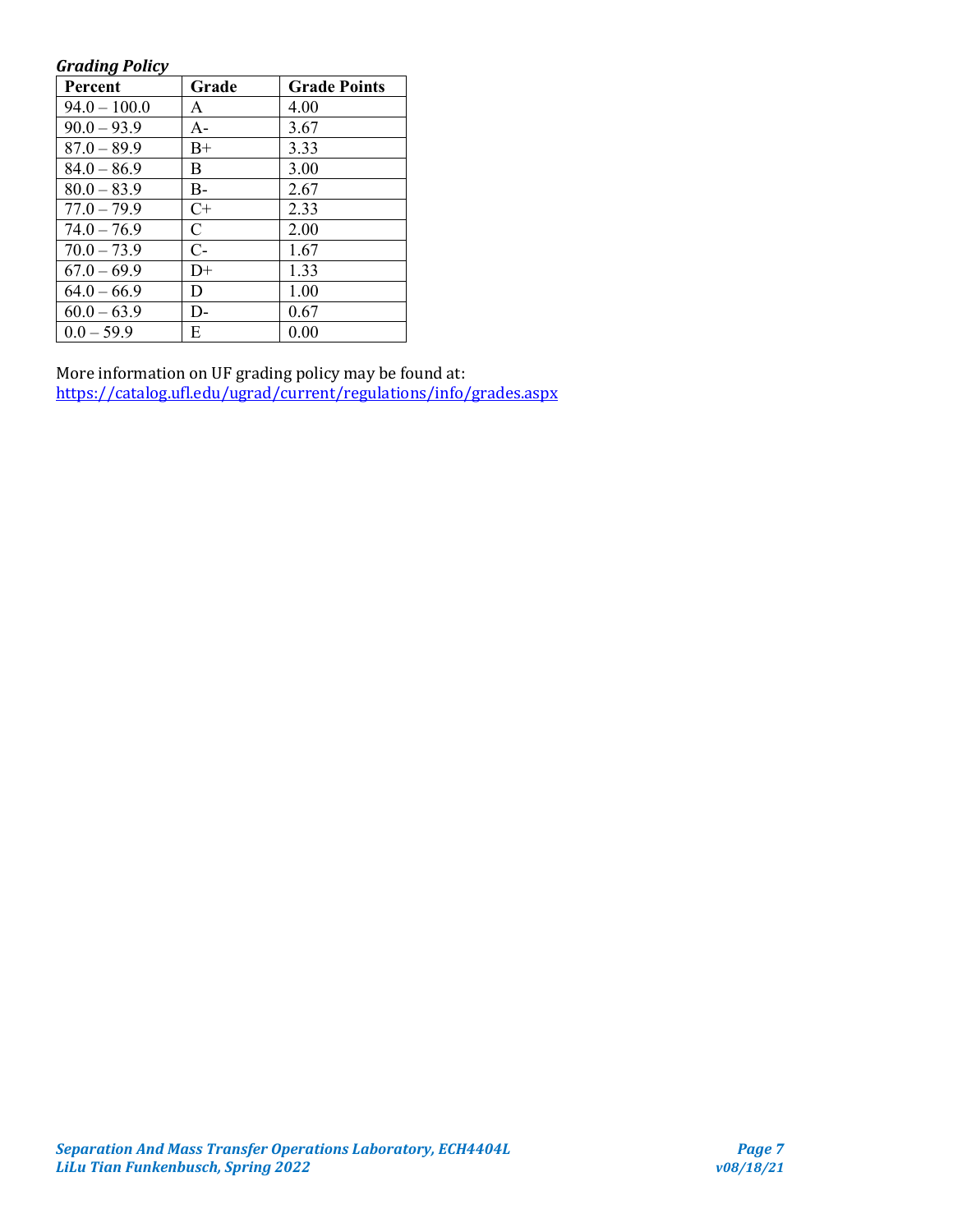### *Students Requiring Accommodations*

Students with disabilities who experience learning barriers and would like to request academic accommodations should connect with the disability Resource Center by visiting [https://disability.ufl.edu/students/get-started/.](https://disability.ufl.edu/students/get-started/) It is important for students to share their accommodation letter with their instructor and discuss their access needs, as early as possible in the semester.

#### *Course Evaluation*

Students are expected to provide professional and respectful feedback on the quality of instruction in this course by completing course evaluations online via GatorEvals. Guidance on how to give feedback in a professional and respectful manner is available at [https://gatorevals.aa.ufl.edu/students/.](https://gatorevals.aa.ufl.edu/students/) Students will be notified when the evaluation period opens and can complete evaluations through the email they receive from GatorEvals, in their Canvas course menu under GatorEvals, or via [https://ufl.bluera.com/ufl/.](https://ufl.bluera.com/ufl/) Summaries of course evaluation results are available to students a[t https://gatorevals.aa.ufl.edu/public-results/.](https://gatorevals.aa.ufl.edu/public-results/)

### **In-Class Recording**

Students are allowed to record video or audio of class lectures. However, the purposes for which these recordings may be used are strictly controlled. The only allowable purposes are (1) for personal educational use, (2) in connection with a complaint to the university, or (3) as evidence in, or in preparation for, a criminal or civil proceeding. All other purposes are prohibited. Specifically, students may not publish recorded lectures without the written consent of the instructor.

A "class lecture" is an educational presentation intended to inform or teach enrolled students about a particular subject, including any instructor-led discussions that form part of the presentation, and delivered by any instructor hired or appointed by the University, or by a guest instructor, as part of a University of Florida course. A class lecture does not include lab sessions, student presentations, clinical presentations such as patient history, academic exercises involving solely student participation, assessments (quizzes, tests, exams), field trips, private conversations between students in the class or between a student and the faculty or lecturer during a class session.

Publication without permission of the instructor is prohibited. To "publish" means to share, transmit, circulate, distribute, or provide access to a recording, regardless of format or medium, to another person (or persons), including but not limited to another student within the same class section. Additionally, a recording, or transcript of a recording, is considered published if it is posted on or uploaded to, in whole or in part, any media platform, including but not limited to social media, book, magazine, newspaper, leaflet, or third party note/tutoring services. A student who publishes a recording without written consent may be subject to a civil cause of action instituted by a person injured by the publication and/or discipline under UF Regulation 4.040 Student Honor Code and Student Conduct Code.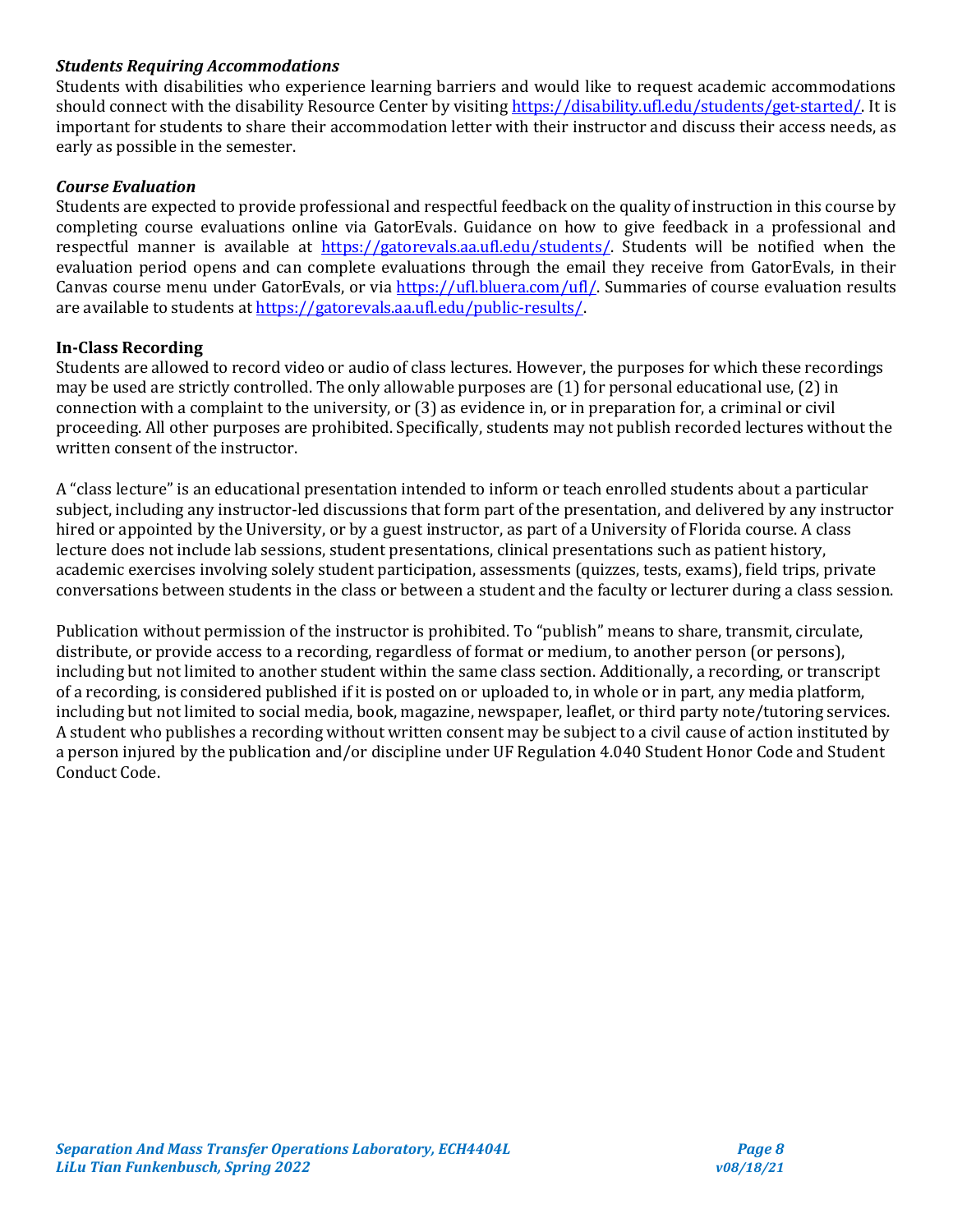# *University Honesty Policy*

UF students are bound by The Honor Pledge which states, "We, the members of the University of Florida community, pledge to hold ourselves and our peers to the highest standards of honor and integrity by abiding by the Honor Code. On all work submitted for credit by students at the University of Florida, the following pledge is either required or implied: "On my honor, I have neither given nor received unauthorized aid in doing this assignment." The Conduct Code [\(https://sccr.dso.ufl.edu/process/student-conduct-code/\)](https://sccr.dso.ufl.edu/process/student-conduct-code/) specifies a number of behaviors that are in violation of this code and the possible sanctions. If you have any questions or concerns, please consult with the instructor or TAs in this class.

# *Cooperation Policy*

- o Students are expected to work in teams on their experiments and memos.
- $\circ$  Individual assignments, such as pre-labs and post-labs, should be completed by each student individually.
- o No consultation among students is allowed during quizzes.

### *Plagiarism*

Students are not permitted to represent as their own work any portion of the work of another person. Plagiarism includes (but is not limited to) submitting a document or assignment which in whole or in part is identical or substantially identical to a document or assignment not authored by the student. All sources used in preparation of the reports should be cited, including the manuals provided on the Canvas webpage. Failure to do so is considered plagiarism.

**Note:** Self-plagiarism is also an issue and will be punished as if the student plagiarized someone else's work. You must cite any figures or information taken from other reports. This is the academic standard and is largely due to journal copyright issues when publishing papers.

### *Falsification of Information*

Students are not permitted to use or report any invented or fabricated information or data. This includes both experimental results and theoretical calculations.

### *Sanctions for Violations of Honor Code*

Since ethical behavior in science and engineering is equal in importance to specific knowledge, the instructor will assign a non-passing letter grade to students who violate academic honesty standards, regardless of the violator's grade performance in class.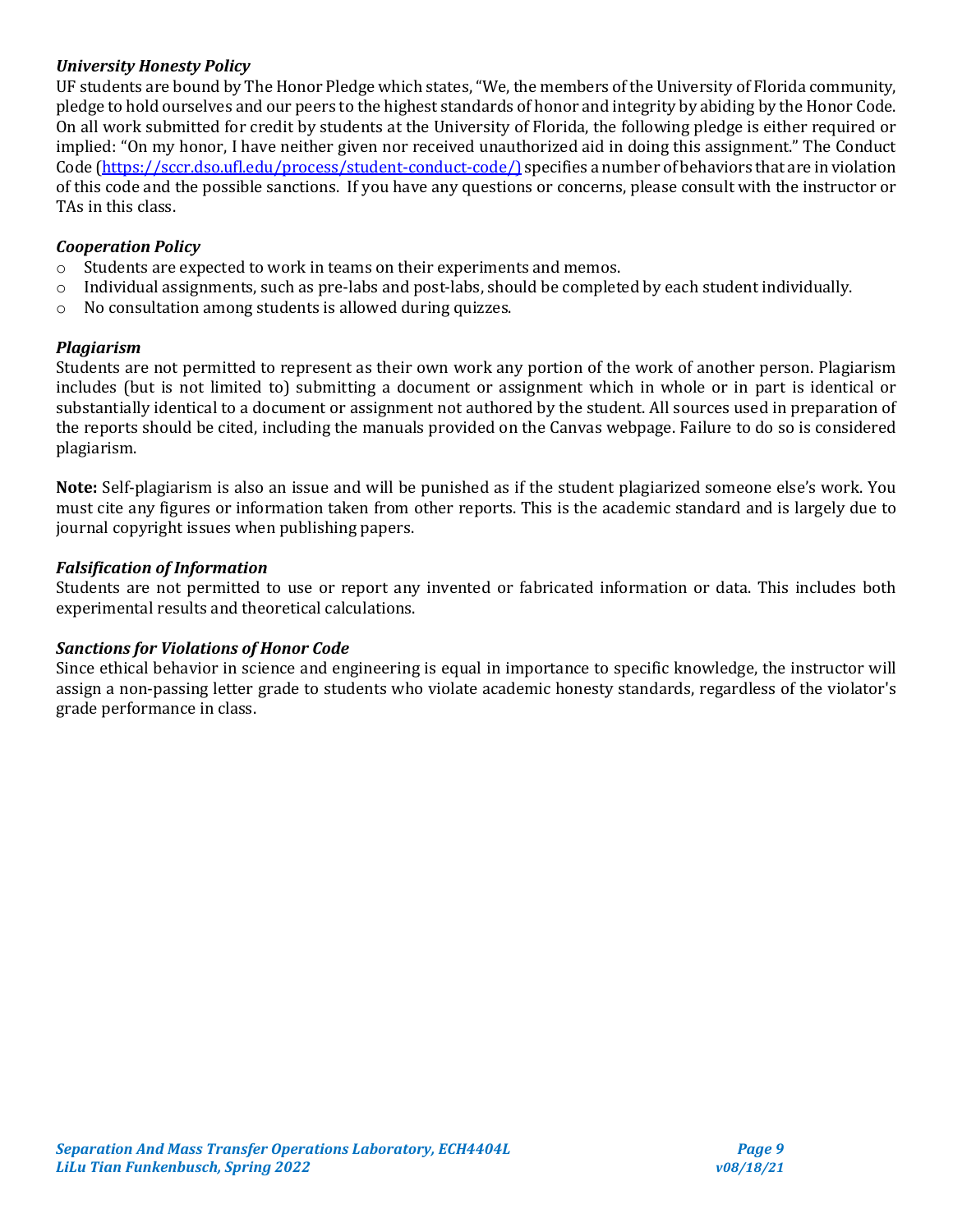# *Commitment to a Safe and Inclusive Learning Environment*

The Herbert Wertheim College of Engineering values broad diversity within our community and is committed to individual and group empowerment, inclusion, and the elimination of discrimination. It is expected that every person in this class will treat one another with dignity and respect regardless of gender, sexuality, disability, age, socioeconomic status, ethnicity, race, and culture.

If you feel like your performance in class is being impacted by discrimination or harassment of any kind, please contact your instructor or any of the following:

- Your academic advisor or Graduate Program Coordinator
- Jennifer Nappo, Director of Human Resources, 352-392-0904, [jpennacc@ufl.edu](mailto:jpennacc@ufl.edu)
- Curtis Taylor, Associate Dean of Student Affairs, 352-392-2177[, taylor@eng.ufl.edu](mailto:taylor@eng.ufl.edu)
- Toshikazu Nishida, Associate Dean of Academic Affairs, 352-392-0943[, nishida@eng.ufl.edu](mailto:nishida@eng.ufl.edu)

### *Software Use*

All faculty, staff, and students of the University are required and expected to obey the laws and legal agreements governing software use. Failure to do so can lead to monetary damages and/or criminal penalties for the individual violator. Because such violations are also against University policies and rules, disciplinary action will be taken as appropriate. We, the members of the University of Florida community, pledge to uphold ourselves and our peers to the highest standards of honesty and integrity.

### *Writing Requirement*

This course confers 6000 words towards the Writing Requirement (WR), which ensures students both maintain their fluency in writing and use writing as a tool to facilitate learning. While helping students meet the broad learning outcomes of content, communication, and critical thinking, the instructor will evaluate and provide feedback on students' written assignments with respect to grammar, punctuation, clarity, coherence, and organization.

Course grades have two components. To receive Writing Requirement credit, a student must receive a grade of C or higher and a satisfactory completion of the writing component of the course.

#### *Student Privacy*

There are federal laws protecting your privacy with regards to grades earned in courses and on individual assignments. For more information, please see: <https://registrar.ufl.edu/ferpa.html>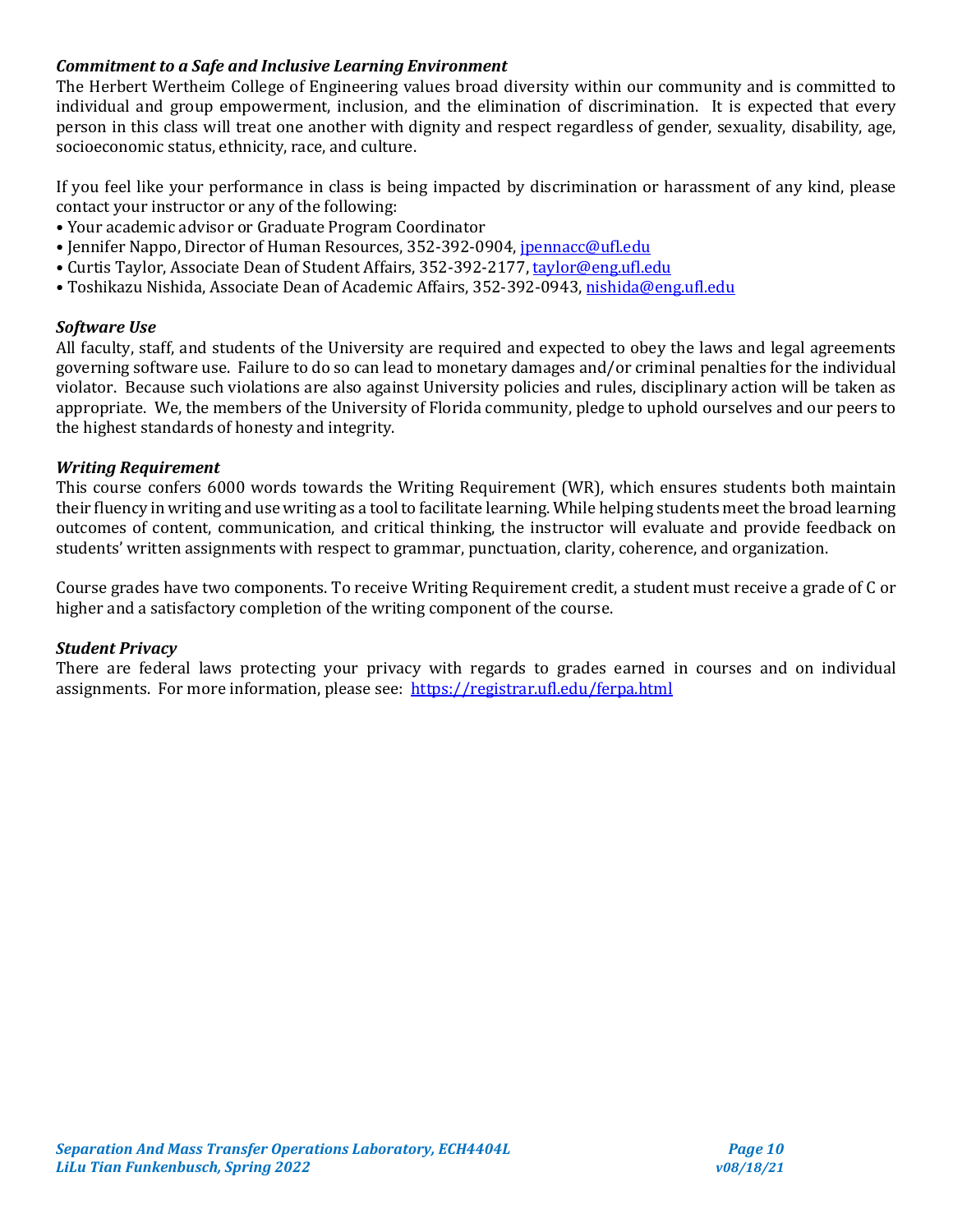# *Campus Resources:*

*Health and Wellness* 

### **U Matter, We Care:**

Your well-being is important to the University of Florida. The U Matter, We Care initiative is committed to creating a culture of care on our campus by encouraging members of our community to look out for one another and to reach out for help if a member of our community is in need. If you or a friend is in distress, please contact [umatter@ufl.edu](mailto:umatter@ufl.edu) so that the U Matter, We Care Team can reach out to the student in distress. A nighttime and weekend crisis counselor is available by phone at 352-392-1575. The U Matter, We Care Team can help connect students to the many other helping resources available including, but not limited to, Victim Advocates, Housing staff, and the Counseling and Wellness Center. Please remember that asking for help is a sign of strength. In case of emergency, call 9-1-1.

**Counseling and Wellness Center:** [https://counseling.ufl.edu,](https://counseling.ufl.edu/) and 392-1575; and the University Police Department: 392-1111 or 9-1-1 for emergencies.

# **Sexual Discrimination, Harassment, Assault, or Violence**

If you or a friend has been subjected to sexual discrimination, sexual harassment, sexual assault, or violence contact the **[Office of Title IX Compliance](https://titleix.ufl.edu/)**, located at Yon Hall Room 427, 1908 Stadium Road, (352) 273-1094, [title-ix@ufl.edu](mailto:title-ix@ufl.edu)

# **Sexual Assault Recovery Services (SARS)**

Student Health Care Center, 392-1161.

**University Police Department** at 392-1111 (or 9-1-1 for emergencies), o[r http://www.police.ufl.edu/.](http://www.police.ufl.edu/)

### **COVID-19**

- You are expected to wear approved face coverings at all times during class and within buildings even if you are vaccinated.
- If you are sick, stay home and self-quarantine. Please visit the UF Health Screen, Test & Protect website about next steps, retake the questionnaire and schedule your test for no sooner than 24 hours after your symptoms began. Please call your primary care provider if you are ill and need immediate care or the UF Student Health Care Center at 352-392-1161 (or email [covid@shcc.ufl.edu](mailto:covid@shcc.ufl.edu)) to be evaluated for testing and to receive further instructions about returning to campus.
- If you are withheld from campus by the Department of Health through Screen, Test & Protect, you are not permitted to use any on campus facilities. Students attempting to attend campus activities when withheld from campus will be referred to the Dean of Students Office.
- UF Health Screen, Test & Protect offers guidance when you are sick, have been exposed to someone who has tested positive or have tested positive yourself. Visit the [UF Health Screen, Test & Protect website](https://click.info.gator360.ufl.edu/?qs=8f0d5e01a3f7385148f144e2089093522a358a8d85cb9db73c31675d3c5e5c0d27748d40c212f544822551342f1912ea5b4f2b890d5952e8) for more information.
- Please continue to follow healthy habits, including best practices like frequent hand washing. Following these practices is our responsibility as Gators.